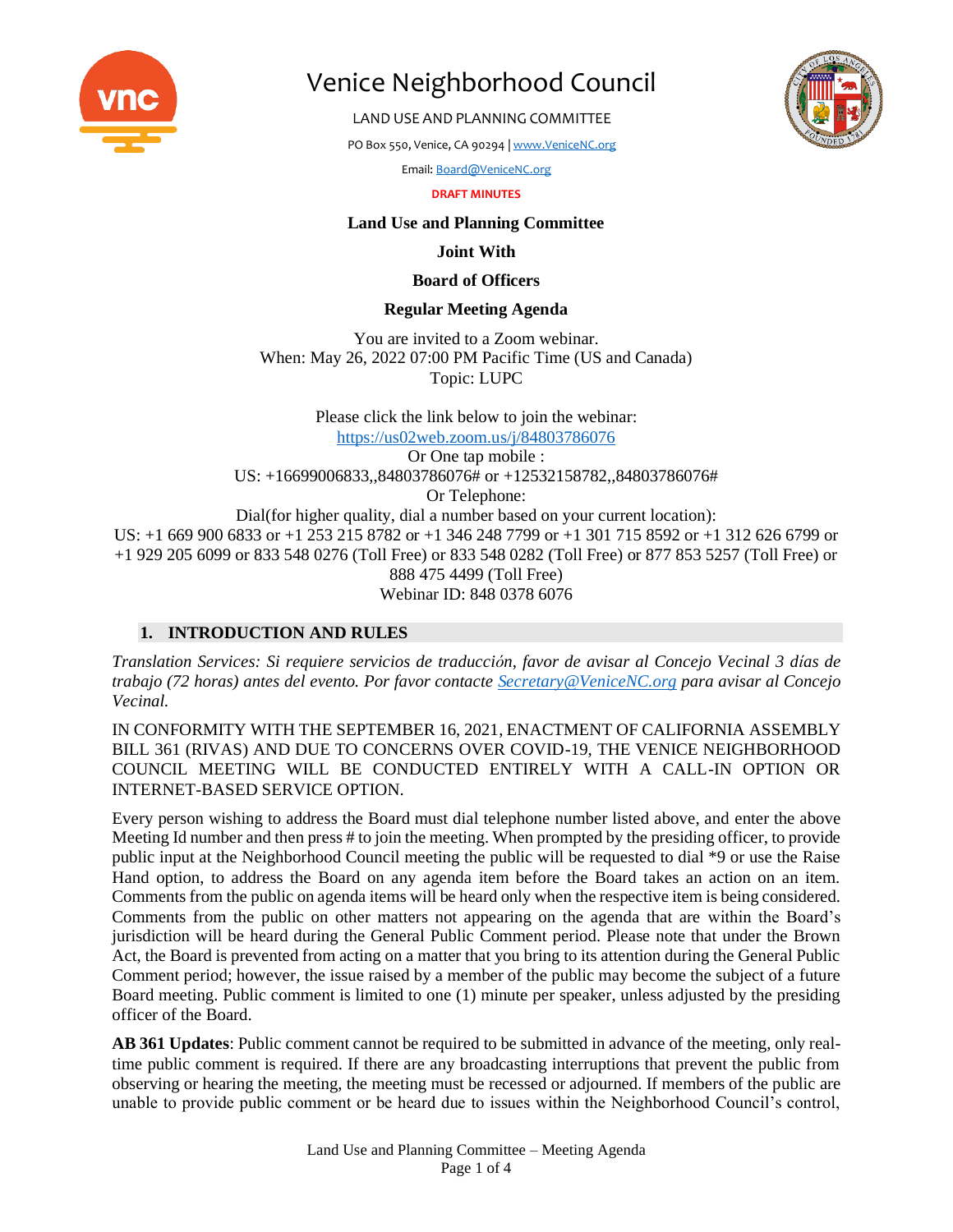

LAND USE AND PLANNING COMMITTEE

PO Box 550, Venice, CA 90294 [| www.VeniceNC.org](http://www.venicenc.org/)



Email[: Board@VeniceNC.org](mailto:Board@VeniceNC.org)

#### **DRAFT MINUTES**

the meeting must be recessed or adjourned. Version October 13, 2021. Any messaging or virtual background is in the control of the individual board member in their personal capacity and does not reflect any formal position of the Neighborhood Council or the City of Los Angeles.

As a covered entity under Title II of the Americans with Disabilities Act, the City of Los Angeles does not discriminate on the basis of disability and upon request will provide reasonable accommodation to ensure equal access to its programs, services, and activities. Sign language interpreters, assistive listening devices, or other auxiliary aids and/or services may be provided upon request. To ensure availability of services, please make your request at least three (3) business days (72 hours) prior to the meeting by contacting the Department of Neighborhood Empowerment by calling (213) 978-1551 or email: [NCsupport@lacity.org.](mailto:NCsupport@lacity.org)

Public Posting of Agendas - Neighborhood Council agendas are posted for public review as follows:

- 1. Beyond Baroque, 681 Venice Blvd., Venice, CA 90291
- 2. [www.VeniceNC.com](http://www.venicenc.com/)
- 3. You can also receive our agendas via email by subscribing to L.A. City's Early Notification System (ENS)

Notice to Paid Representatives - If you are compensated to monitor, attend, or speak at this meeting, City law may require you to register as a lobbyist and report your activity. See Los Angeles Municipal Code Section 48.01 et seq. More information is available at ethics.lacity.org/lobbying. For assistance, please contact the Ethics Commission at (213) 978-1960 o[r ethics.commission@lacity.org.](mailto:ethics.commission@lacity.org)

Public Access of Records - In compliance with Government Code section 54957.5, non-exempt writings that are distributed to a majority or all of the board in advance of a meeting may be viewed at our website: [www.VeniceNC.org](http://www.venicenc.org/) or at the scheduled meeting. In addition, if you would like a copy of any record related to an item on the agenda, please contact[, Secretary@VeniceNC.org.](mailto:Secretary@VeniceNC.org) Reconsideration and Grievance Process - For information on the NC's process for board action reconsideration, stakeholder grievance policy, or any other procedural matters related to this Council, please consult the NC Bylaws. The Bylaws are available at our Board meetings and our website [www.VeniceNC.org.](http://www.venicenc.org/)

#### **Virtual Meeting Rules**

- 1. Raise your hand (or when accessing by telephone, press \*9) if you have a public comment only when we get to that specific item.
- 2. After you speak, please lower your hand.
- 3. All panelists (committee members) and attendees (public) will be muted until the administrator unmutes you for comment.
- 4. Board members will get one chance to speak for a max of two (2) minutes per item.
- 5. Public comment will be limited to one comment for one (1) minute per item.
- 6. Please do not raise your hand more than once per item.
- 7. Raise your hand at the start of the items you want to speak on. We will then close public comment and announce the last person to speak a few minutes after the start of the item.
- 8. No ceding your time to others will be allowed.
- 9. The meeting is being video and audio recorded.
- 10. The public will be able to listen and speak but their video will be disabled.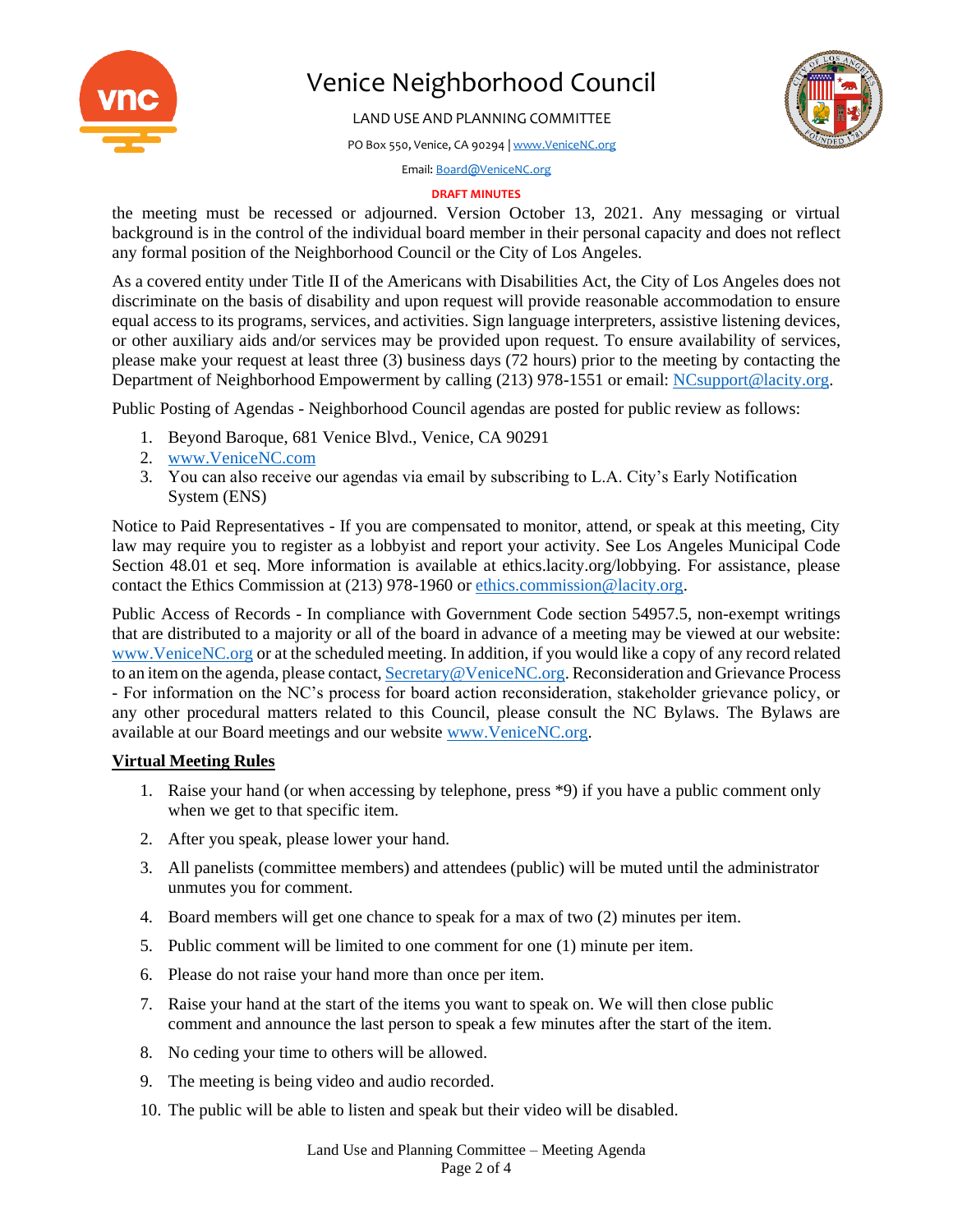

LAND USE AND PLANNING COMMITTEE

PO Box 550, Venice, CA 90294 [| www.VeniceNC.org](http://www.venicenc.org/)



Email[: Board@VeniceNC.org](mailto:Board@VeniceNC.org)

#### **DRAFT MINUTES**

All presenters that have items to present should send them to [Chair-LUPC@VeniceNC.org](mailto:Chair-LUPC@VeniceNC.org) to have them shared with the meeting. Keep a copy of them on your desktop as a backup.

# **2. CALL TO ORDER**

# 7:06 pm

#### **3. ROLL CALL**

| $\boxtimes$ Corinne Baginski | $\boxtimes$ Barry Cassilly | $\boxtimes$ Andrew Mika (7:09pm) |
|------------------------------|----------------------------|----------------------------------|
| $\boxtimes$ Lauren Siegel    | <b>Matthew Royce</b>       | $\boxtimes$ Mehrnoosh Mojallali  |
| <b>Chris Plourde</b>         | $\times$ Michael Jensen    | $\Box$ (Vacant Seat)             |

# **4. APPROVAL OF MINUTES**

## **A. MINUTES FROM 4/28/22 LUPC MEETING**

Draft Minutes available at:

<https://www.venicenc.org/assets/documents/5/meeting627035af9a3a7.pdf>

Maker Barry / Second: Lauren

5-0-0-0

# **5. DECLARATION OF CONFLICTS OF INTEREST OR EX PARTE COMMUNICATIONS**

LUPC members to declare any conflicts of interest or *ex-parte* communications relating to items on this meeting's agenda.

#### **6. GENERAL PUBLIC COMMENT**

Public comment is limited to one (1) minute per speaker with a total comment time not to exceed twenty (20) minutes, unless adjusted by the presiding officer. No comment on items appearing on the Agenda are permitted. No committee member announcements are permitted.

#### **7. CNC Report**

| App.      | <b>Case Number</b> | <b>Address</b>    | <b>Description</b>                          | Assig'd to |
|-----------|--------------------|-------------------|---------------------------------------------|------------|
| Date      |                    |                   |                                             |            |
| 05/18/22  | DIR-2022-3481-     | 1010 W            | CDP FOR THE CONVERSION OF A GARAGE TO       | Corinne    |
|           | CDP-MEL-HCA        | <b>HARDING</b>    | AN ADU AND A 217 SF 2ND FLOOR ADDITION      |            |
|           |                    | <b>AVE</b>        | TO THE ADU                                  |            |
| 0.5/20/22 | DIR-2022-3555-     | 3105 S            | CONVERSION OF EXISTING RECREATION           | Andrew     |
|           | CDP-MEL-HCA        | <b>CARTER AVE</b> | ROOM ABOVE GARAGE INTO ADU. ENCLOSE         |            |
|           |                    |                   | 1ST FLOOR PATIO AND 2ND FLOOR PATIO         |            |
| 2/24/22   | DIR-2022-1281-     | 2818 Clune        | A DEMOLITION OF AN EXISTING SFD &           | Andrew     |
|           | CDP-MEL; ADM-      |                   | <b>GARAGE AND THE CONSTRUCTION OF A NEW</b> |            |
|           | 2022-1283-VSO      |                   | 2-STORY SFD WITH A DETACHED 2- STORY        |            |
|           |                    |                   | GARAGE WITH AN ADU ON THE SECOND            |            |
|           |                    |                   | FLOOR.                                      |            |